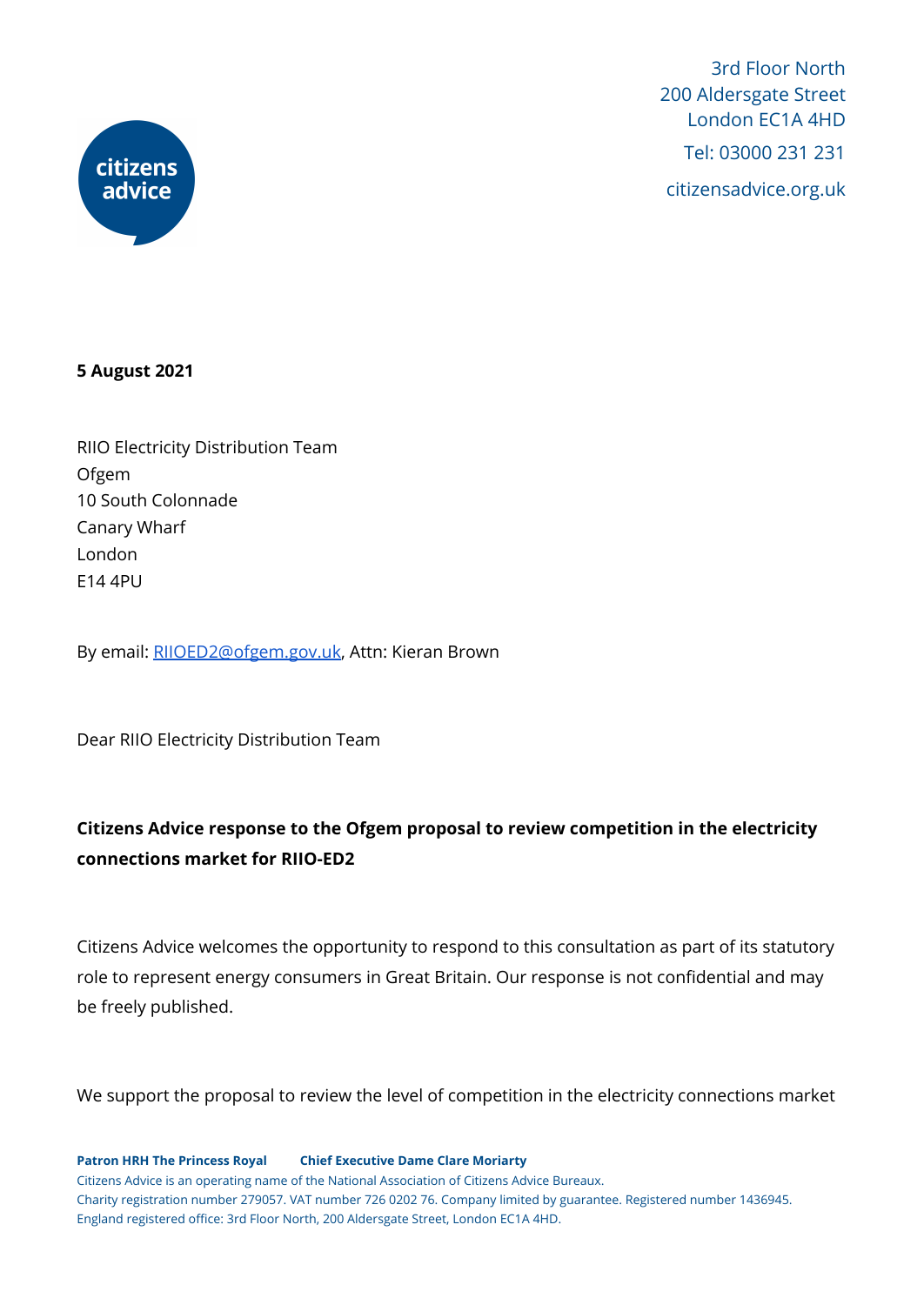in advance of the RIIO-ED2 price control period. This review should help to ensure that consumers are receiving the best value and access to a wide selection of competitive services in the electricity distribution sector.

### **Ascertaining the value of separation of functions**

We have previously input to the recent National Grid Electricity System Operator (ESO) [consultation](https://www.nationalgrideso.com/future-energy/projects/early-competition-plan) relating to early competition (February 2021). Our [response](https://www.citizensadvice.org.uk/Global/CitizensAdvice/Energy/Energy%20Consultation%20responses/CA%20Response%20to%20ESO%20Early%20Competition%20Phase%203%20Consultation.pdf) explained our position relating to early competition for Distribution System Operation (DSO) functions of Distribution Network Operators (DNOs) where we stated the following (among other points):

### **"Early competition in distribution networks**

In our response to the RIIO- ED2 Sector Specific Methodology Consultation, we noted that there may be efficiencies for consumers that may be generated by early competition for DSO functions, such as for shared IT systems and services, as well as better collaboration across DNOs. We support the ESO looking at collaboration between DNOs in designing and implementing systems, infrastructure or processes, and putting these projects out to competition. This may be particularly applicable for new DSO functions, as it may be more cost-effective for consumers to increase standardisation and reduce the duplication of DSO systems. In this scenario, some form of collaboration may also complement competition with third-parties.

There will be wider energy system governance issues which may lead to changes in DNO structures which may provide further assurance regarding apparent conflict positions at the DNO level. These changes, if any take place, may be relevant to assist in ascertaining whether any separate DSO body or bodies, may be optimal. The current DNO structure without separation of DSO roles does not appear to provide a sufficient level of assurance for independence."

We would reiterate the potential value in ascertaining whether separating some functions from DNOs to a separate DSO body or bodies may provide better assurance for third parties in competition considerations. For instance, an independent DSO could assess whether an Independent Connections Provider can determine the point of a connection, and provide independent assurance that all competition opportunities have been identified and progressed. We also note that UK Power Networks (UKPN), in its RIIO-ED2 draft business plan summary report<sup>1</sup>, has proposed that its DSO functions become independent. The current UKPN proposals are in summary form. The final business plan, which is due to be submitted in December 2021, will hopefully provide more details on the benefits that will be enabled by an independent DSO.

<sup>&</sup>lt;sup>1</sup> UK Power Networks, 'RIIO-ED2 Business Plan 2023-28 Placing customers and communities at the heart of Net Zero', July 2021